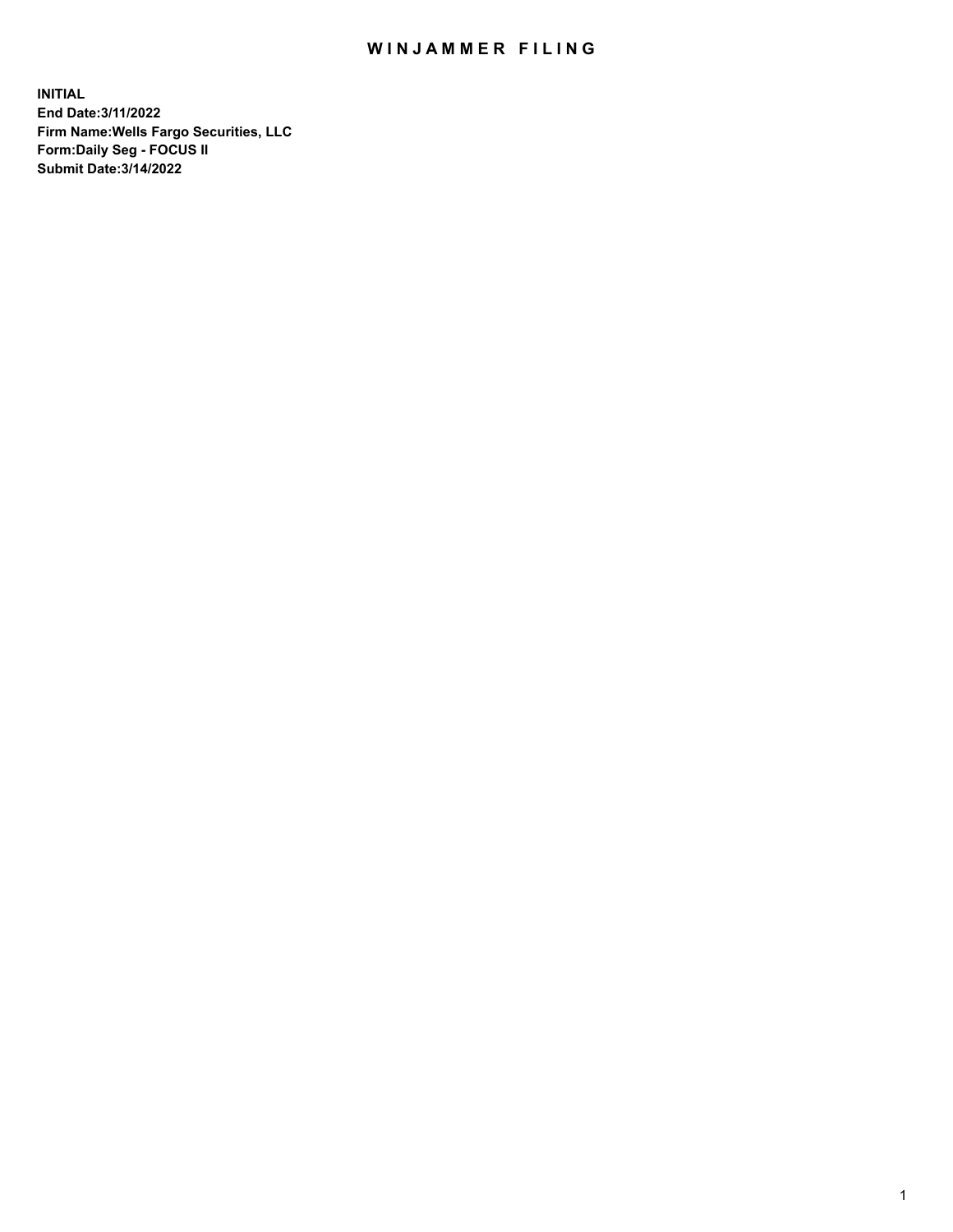**INITIAL End Date:3/11/2022 Firm Name:Wells Fargo Securities, LLC Form:Daily Seg - FOCUS II Submit Date:3/14/2022 Daily Segregation - Cover Page**

| Name of Company                                                                                                                                                                                                                                                                                                                | <b>Wells Fargo Securities LLC</b>                          |
|--------------------------------------------------------------------------------------------------------------------------------------------------------------------------------------------------------------------------------------------------------------------------------------------------------------------------------|------------------------------------------------------------|
| <b>Contact Name</b>                                                                                                                                                                                                                                                                                                            | <b>James Gnall</b>                                         |
| <b>Contact Phone Number</b>                                                                                                                                                                                                                                                                                                    | 917-699-6822                                               |
| <b>Contact Email Address</b>                                                                                                                                                                                                                                                                                                   | james.w.gnall@wellsfargo.com                               |
| FCM's Customer Segregated Funds Residual Interest Target (choose one):<br>a. Minimum dollar amount: ; or<br>b. Minimum percentage of customer segregated funds required:% ; or<br>c. Dollar amount range between: and; or<br>d. Percentage range of customer segregated funds required between:% and%.                         | 115,000,000<br><u>0</u><br>0 <sub>0</sub><br>00            |
| FCM's Customer Secured Amount Funds Residual Interest Target (choose one):<br>a. Minimum dollar amount: ; or<br>b. Minimum percentage of customer secured funds required:%; or<br>c. Dollar amount range between: and; or<br>d. Percentage range of customer secured funds required between:% and%.                            | 30,000,000<br><u>0</u><br>0 <sub>0</sub><br>0 <sub>0</sub> |
| FCM's Cleared Swaps Customer Collateral Residual Interest Target (choose one):<br>a. Minimum dollar amount: ; or<br>b. Minimum percentage of cleared swaps customer collateral required:% ; or<br>c. Dollar amount range between: and; or<br>d. Percentage range of cleared swaps customer collateral required between:% and%. | 355,000,000<br><u>0</u><br>00<br>00                        |

Attach supporting documents CH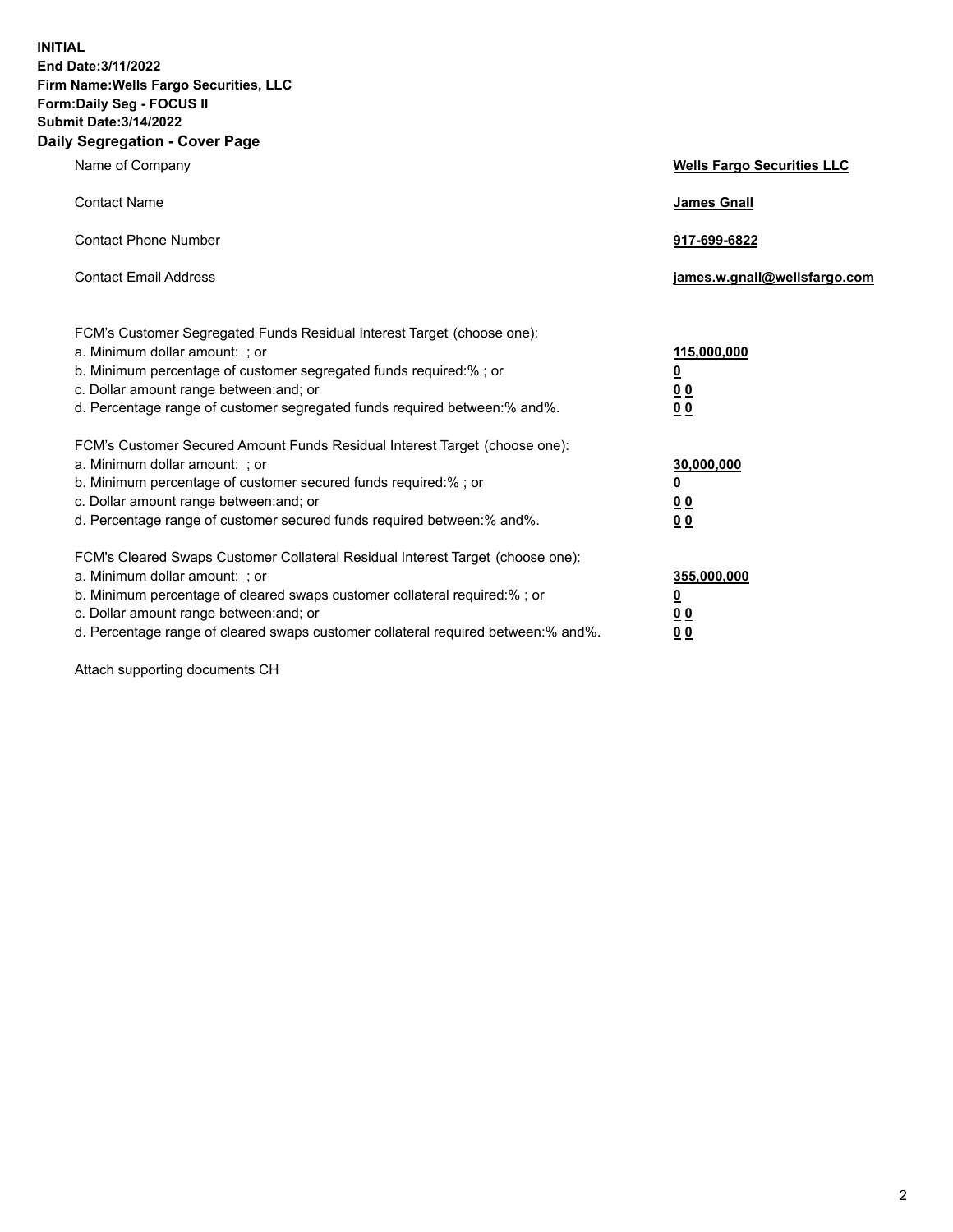**INITIAL End Date:3/11/2022 Firm Name:Wells Fargo Securities, LLC Form:Daily Seg - FOCUS II Submit Date:3/14/2022**

## **Daily Segregation - Secured Amounts**

|    | Foreign Futures and Foreign Options Secured Amounts                                         |                                  |
|----|---------------------------------------------------------------------------------------------|----------------------------------|
|    | Amount required to be set aside pursuant to law, rule or regulation of a foreign            | $0$ [7305]                       |
|    | government or a rule of a self-regulatory organization authorized thereunder                |                                  |
| 1. | Net ledger balance - Foreign Futures and Foreign Option Trading - All Customers             |                                  |
|    | A. Cash                                                                                     | 559,833,982 [7315]               |
|    | B. Securities (at market)                                                                   | 210,703,310 [7317]               |
| 2. | Net unrealized profit (loss) in open futures contracts traded on a foreign board of trade   | -162,990,603 [7325]              |
| 3. | Exchange traded options                                                                     |                                  |
|    | a. Market value of open option contracts purchased on a foreign board of trade              | 20 [7335]                        |
|    | b. Market value of open contracts granted (sold) on a foreign board of trade                | -89,828 [7337]                   |
| 4. | Net equity (deficit) (add lines 1. 2. and 3.)                                               | 607,456,881 [7345]               |
| 5. | Account liquidating to a deficit and account with a debit balances - gross amount           | 52,113,255 [7351]                |
|    | Less: amount offset by customer owned securities                                            | -52,101,648 [7352] 11,607 [7354] |
| 6. | Amount required to be set aside as the secured amount - Net Liquidating Equity              | 607,468,488 [7355]               |
|    | Method (add lines 4 and 5)                                                                  |                                  |
| 7. | Greater of amount required to be set aside pursuant to foreign jurisdiction (above) or line | 607,468,488 [7360]               |
|    | 6.                                                                                          |                                  |
|    | FUNDS DEPOSITED IN SEPARATE REGULATION 30.7 ACCOUNTS                                        |                                  |
| 1. | Cash in banks                                                                               |                                  |
|    | A. Banks located in the United States                                                       | 176,095,923 [7500]               |
|    | B. Other banks qualified under Regulation 30.7                                              | 2,034,872 [7520] 178,130,795     |
|    |                                                                                             | [7530]                           |
| 2. | Securities                                                                                  |                                  |
|    | A. In safekeeping with banks located in the United States                                   | 164,212,783 [7540]               |
|    | B. In safekeeping with other banks qualified under Regulation 30.7                          | 0 [7560] 164,212,783 [7570]      |
| 3. | Equities with registered futures commission merchants                                       |                                  |
|    | A. Cash                                                                                     | 36,550,339 [7580]                |
|    | <b>B.</b> Securities                                                                        | 46,490,526 [7590]                |
|    | C. Unrealized gain (loss) on open futures contracts                                         | 5,064,340 [7600]                 |
|    | D. Value of long option contracts                                                           | 20 [7610]                        |
|    | E. Value of short option contracts                                                          | -89,828 [7615] 88,015,397 [7620] |
| 4. | Amounts held by clearing organizations of foreign boards of trade                           |                                  |
|    | A. Cash                                                                                     | $0$ [7640]                       |
|    | <b>B.</b> Securities                                                                        | $0$ [7650]                       |
|    | C. Amount due to (from) clearing organization - daily variation                             | $0$ [7660]                       |
|    | D. Value of long option contracts                                                           | $0$ [7670]                       |
|    | E. Value of short option contracts                                                          | 0 [7675] 0 [7680]                |
| 5. | Amounts held by members of foreign boards of trade                                          |                                  |
|    | A. Cash                                                                                     | 460,752,463 [7700]               |
|    | <b>B.</b> Securities                                                                        | $0$ [7710]                       |
|    | C. Unrealized gain (loss) on open futures contracts                                         | $-155,152,470$ [7720]            |
|    | D. Value of long option contracts                                                           | $0$ [7730]                       |
|    | E. Value of short option contracts                                                          | 0 [7735] 305,599,993 [7740]      |
| 6. | Amounts with other depositories designated by a foreign board of trade                      | 0 [7760]                         |
| 7. | Segregated funds on hand                                                                    | $0$ [7765]                       |
| 8. | Total funds in separate section 30.7 accounts                                               | 735,958,968 [7770]               |
| 9. | Excess (deficiency) Set Aside for Secured Amount (subtract line 7 Secured Statement         | 128,490,480 [7380]               |
|    | Page 1 from Line 8)                                                                         |                                  |

- 10. Management Target Amount for Excess funds in separate section 30.7 accounts **30,000,000** [7780]
- 11. Excess (deficiency) funds in separate 30.7 accounts over (under) Management Target **98,490,480** [7785]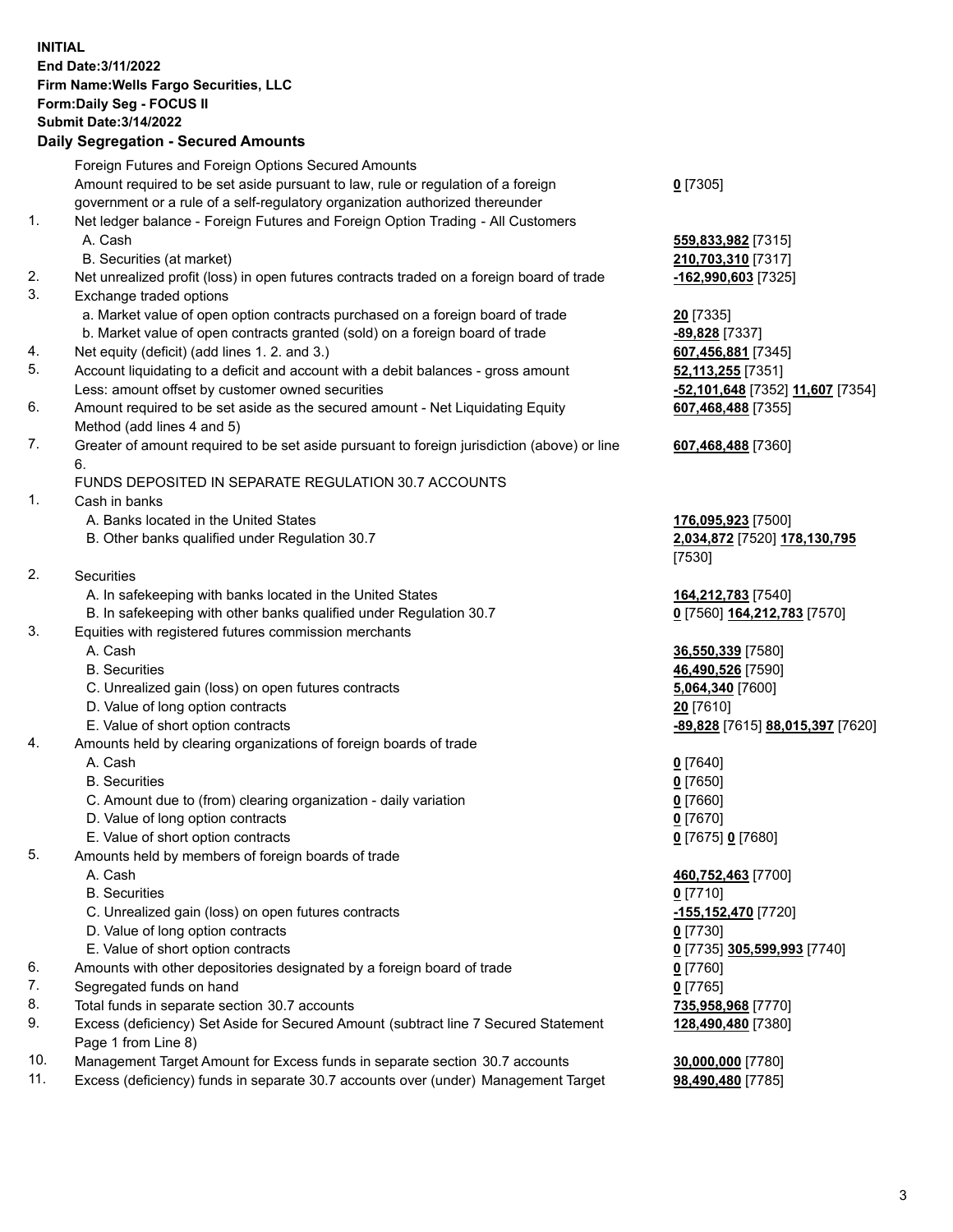**INITIAL End Date:3/11/2022 Firm Name:Wells Fargo Securities, LLC Form:Daily Seg - FOCUS II Submit Date:3/14/2022 Daily Segregation - Segregation Statement** SEGREGATION REQUIREMENTS(Section 4d(2) of the CEAct) 1. Net ledger balance A. Cash **3,653,524,714** [7010] B. Securities (at market) **2,028,930,339** [7020] 2. Net unrealized profit (loss) in open futures contracts traded on a contract market **-308,531,672** [7030] 3. Exchange traded options A. Add market value of open option contracts purchased on a contract market **2,187,665,380** [7032] B. Deduct market value of open option contracts granted (sold) on a contract market **-2,057,290,100** [7033] 4. Net equity (deficit) (add lines 1, 2 and 3) **5,504,298,661** [7040] 5. Accounts liquidating to a deficit and accounts with debit balances - gross amount **69,564,176** [7045] Less: amount offset by customer securities **-69,436,594** [7047] **127,582** [7050] 6. Amount required to be segregated (add lines 4 and 5) **5,504,426,243** [7060] FUNDS IN SEGREGATED ACCOUNTS 7. Deposited in segregated funds bank accounts A. Cash **127,273,037** [7070] B. Securities representing investments of customers' funds (at market) **625,466,970** [7080] C. Securities held for particular customers or option customers in lieu of cash (at market) **193,202,494** [7090] 8. Margins on deposit with derivatives clearing organizations of contract markets A. Cash **3,013,096,272** [7100] B. Securities representing investments of customers' funds (at market) **124,235,488** [7110] C. Securities held for particular customers or option customers in lieu of cash (at market) **1,835,727,845** [7120] 9. Net settlement from (to) derivatives clearing organizations of contract markets **61,712,626** [7130] 10. Exchange traded options A. Value of open long option contracts **2,187,665,380** [7132] B. Value of open short option contracts **-2,057,290,100** [7133] 11. Net equities with other FCMs A. Net liquidating equity **0** [7140] B. Securities representing investments of customers' funds (at market) **0** [7160] C. Securities held for particular customers or option customers in lieu of cash (at market) **0** [7170] 12. Segregated funds on hand **0** [7150] 13. Total amount in segregation (add lines 7 through 12) **6,111,090,012** [7180] 14. Excess (deficiency) funds in segregation (subtract line 6 from line 13) **606,663,769** [7190] 15. Management Target Amount for Excess funds in segregation **115,000,000** [7194]

16. Excess (deficiency) funds in segregation over (under) Management Target Amount Excess

**491,663,769** [7198]